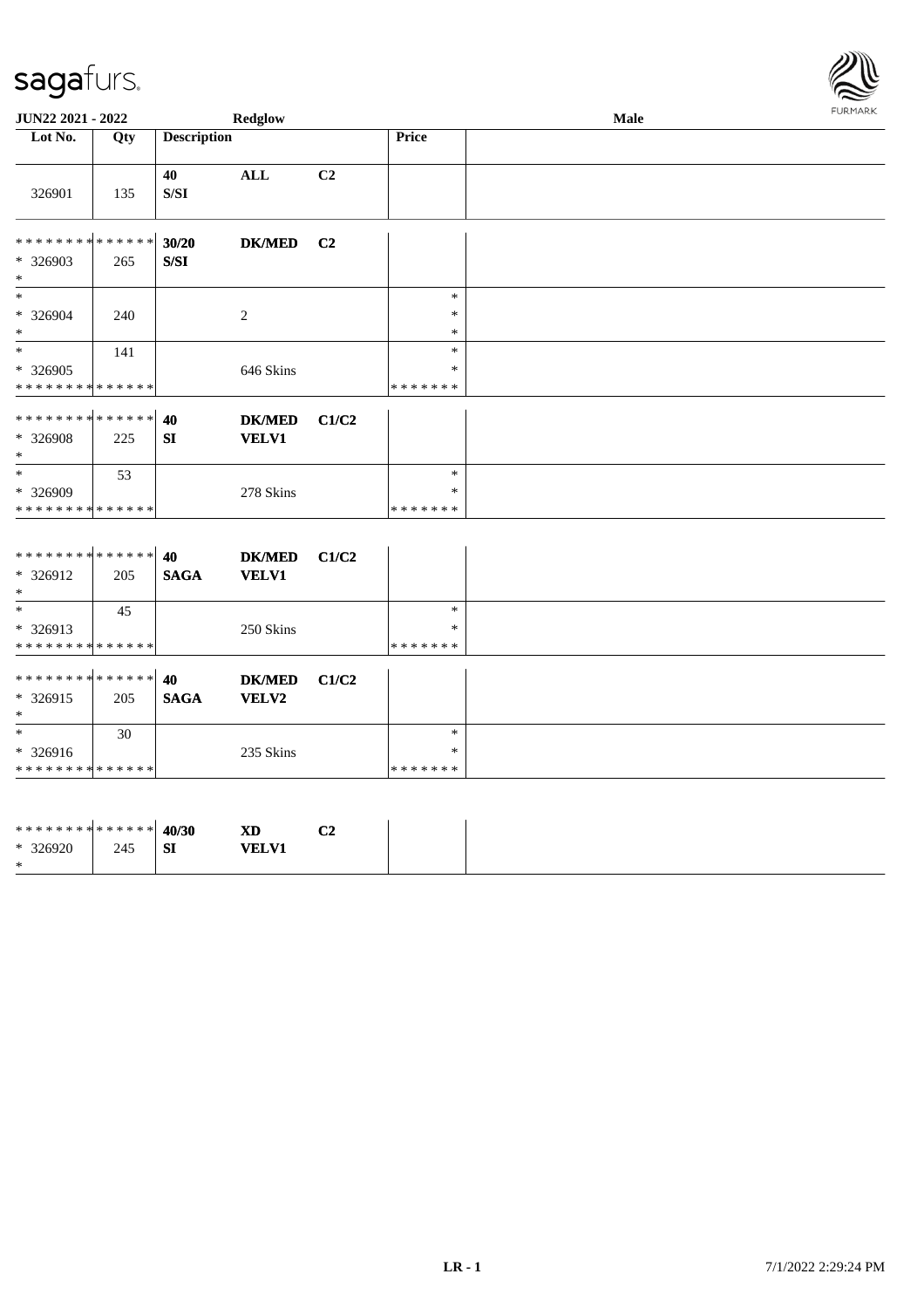| JUN22 2021 - 2022              |     |                    | <b>Redglow</b>                |                |              | Male | <b>FURMARK</b> |
|--------------------------------|-----|--------------------|-------------------------------|----------------|--------------|------|----------------|
| Lot No.                        | Qty | <b>Description</b> |                               |                | <b>Price</b> |      |                |
| $*$                            | 75  | 40/30              | XD                            | C <sub>2</sub> | $\ast$       |      |                |
| $* 326921$                     |     | <b>SI</b>          | <b>VELV1</b>                  |                | ∗            |      |                |
| **************                 |     |                    |                               |                | *******      |      |                |
| **************                 |     | 30                 | <b>DK/MED</b>                 | C1/C2          |              |      |                |
| * 326922<br>$*$                | 245 | SI                 | <b>VELV1</b>                  |                |              |      |                |
| $*$                            | 181 |                    |                               |                | $\ast$       |      |                |
| $*326923$                      |     |                    | 426 Skins                     |                | $\ast$       |      |                |
| **************                 |     |                    |                               |                | *******      |      |                |
| 326924                         | 220 | 40/30<br><b>SI</b> | MED/PAL C2/C3<br><b>VELV1</b> |                |              |      |                |
|                                |     |                    |                               |                |              |      |                |
| ******** <sup>*</sup> ***** 30 |     |                    | <b>DK/MED</b>                 | C1/C2          | $\ast$       |      |                |
| * 326927                       |     | SI                 | VELV2                         |                | $\ast$       |      |                |
| **************                 |     |                    |                               |                | *******      |      |                |
| ******** <mark>******</mark>   |     | 40/30              | 2XD/XD                        | C <sub>2</sub> |              |      |                |
| * 326929<br>$\ast$             | 225 | <b>SAGA</b>        | <b>VELV1</b>                  |                |              |      |                |
| $*$                            | 57  |                    |                               |                | $\ast$       |      |                |
| $*326930$                      |     |                    | 282 Skins                     |                | *            |      |                |
| **************                 |     |                    |                               |                | *******      |      |                |

| 326937                        | 247 | 20<br><b>SI</b> | XD<br><b>VELV1</b> | C <sub>2</sub> |         |
|-------------------------------|-----|-----------------|--------------------|----------------|---------|
| ************** 20             |     |                 | <b>DK/MED</b>      | C1/C2          |         |
| $*326938$<br>$\ast$           | 285 | <b>SI</b>       | <b>VELV1</b>       |                |         |
| $\ast$                        | 143 |                 |                    |                | $\ast$  |
| $*326939$                     |     |                 | 428 Skins          |                | $\ast$  |
| * * * * * * * * * * * * * * * |     |                 |                    |                | ******* |
|                               |     | 20              | <b>PAL/XP</b>      | C1/C2          |         |
| 326940                        | 303 | <b>SI</b>       | <b>VELV1</b>       |                |         |

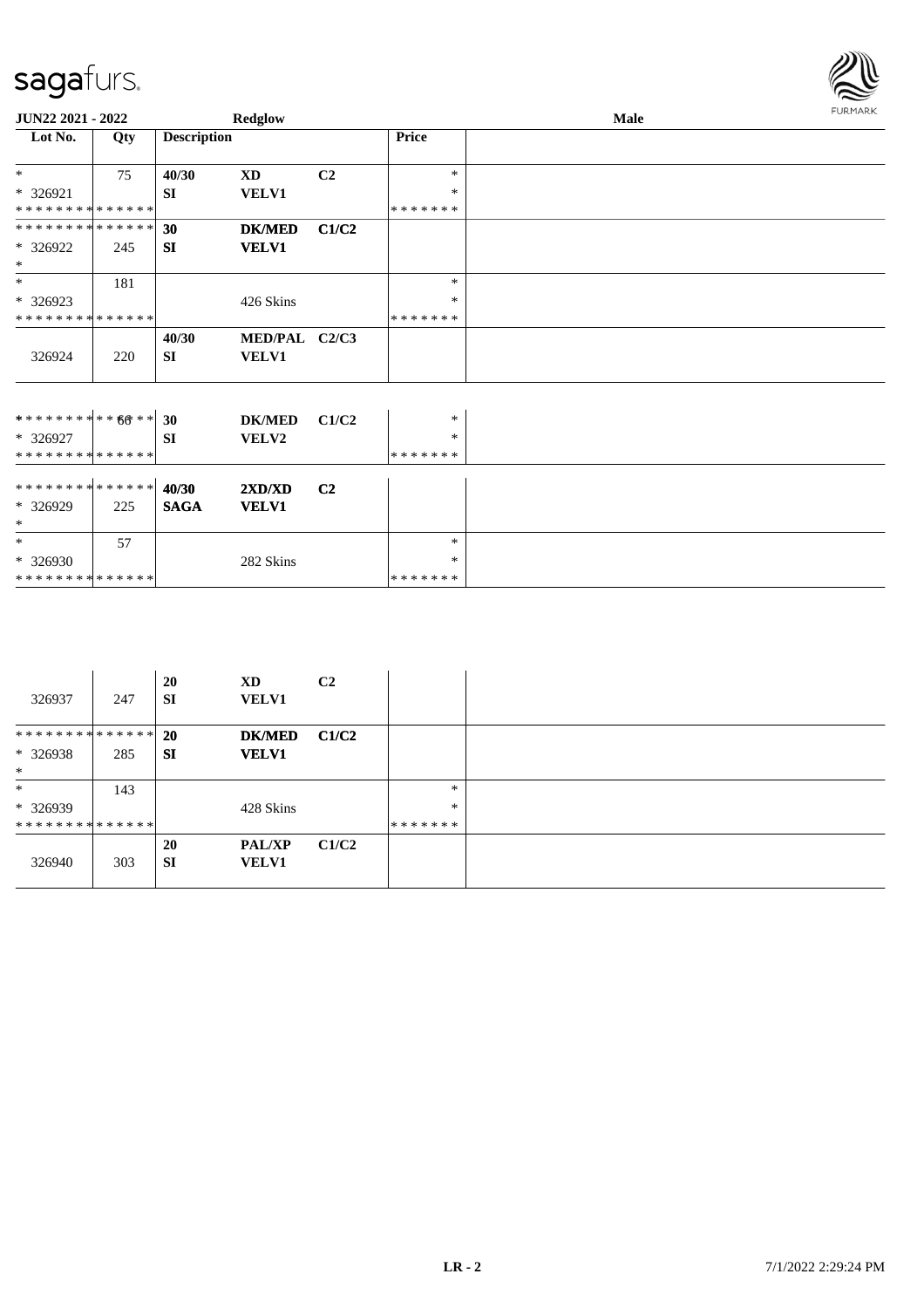

| JUN22 2021 - 2022                 |     |                       | Redglow                   |                               |              | Male |  |  |  |  |  |
|-----------------------------------|-----|-----------------------|---------------------------|-------------------------------|--------------|------|--|--|--|--|--|
| Lot No.                           | Qty | <b>Description</b>    |                           |                               | <b>Price</b> |      |  |  |  |  |  |
| 326941                            | 203 | 30/20<br>IB           | XD<br><b>VELV1</b>        | C <sub>2</sub><br><b>CHIP</b> |              |      |  |  |  |  |  |
| **************                    |     | 30/20                 | <b>DK/MED</b>             | C <sub>2</sub>                |              |      |  |  |  |  |  |
| $* 326942$<br>$\ast$              | 285 | $\mathbf{I}$ <b>B</b> | <b>VELV1</b>              | <b>CHIP</b>                   |              |      |  |  |  |  |  |
| $\ast$                            | 57  |                       |                           |                               | $\ast$       |      |  |  |  |  |  |
| * 326943                          |     |                       | 342 Skins                 |                               | $\ast$       |      |  |  |  |  |  |
| **************                    |     |                       |                           |                               | *******      |      |  |  |  |  |  |
| ************** 30/20<br>$*326945$ | 265 | SR/S                  | <b>XD</b><br><b>VELV1</b> | C <sub>2</sub>                |              |      |  |  |  |  |  |
| $\ast$                            |     |                       |                           |                               |              |      |  |  |  |  |  |
| $\ast$                            | 226 |                       |                           |                               | $\ast$       |      |  |  |  |  |  |
| $* 326946$                        |     |                       | 491 Skins                 |                               | $\ast$       |      |  |  |  |  |  |
| **************                    |     |                       |                           |                               | *******      |      |  |  |  |  |  |

| 326951         | 166 | 20<br><b>SAGA</b>        | <b>DK/MED</b><br><b>VELV2</b> | C1/C2          |         |  |
|----------------|-----|--------------------------|-------------------------------|----------------|---------|--|
| 326952         | 132 | <b>20</b><br><b>SAGA</b> | <b>PAL/XP</b><br><b>VELV2</b> | C1/C2          |         |  |
| ************** |     | 30/20                    | <b>XD</b>                     | C <sub>2</sub> |         |  |
| $*326953$      | 285 | IA                       | <b>VELV1</b>                  | <b>CHIP</b>    |         |  |
| $\ast$         |     |                          |                               |                |         |  |
| $\ast$         | 110 |                          |                               |                | $\ast$  |  |
| $*326954$      |     |                          | 395 Skins                     |                | $\ast$  |  |
| ************** |     |                          |                               |                | ******* |  |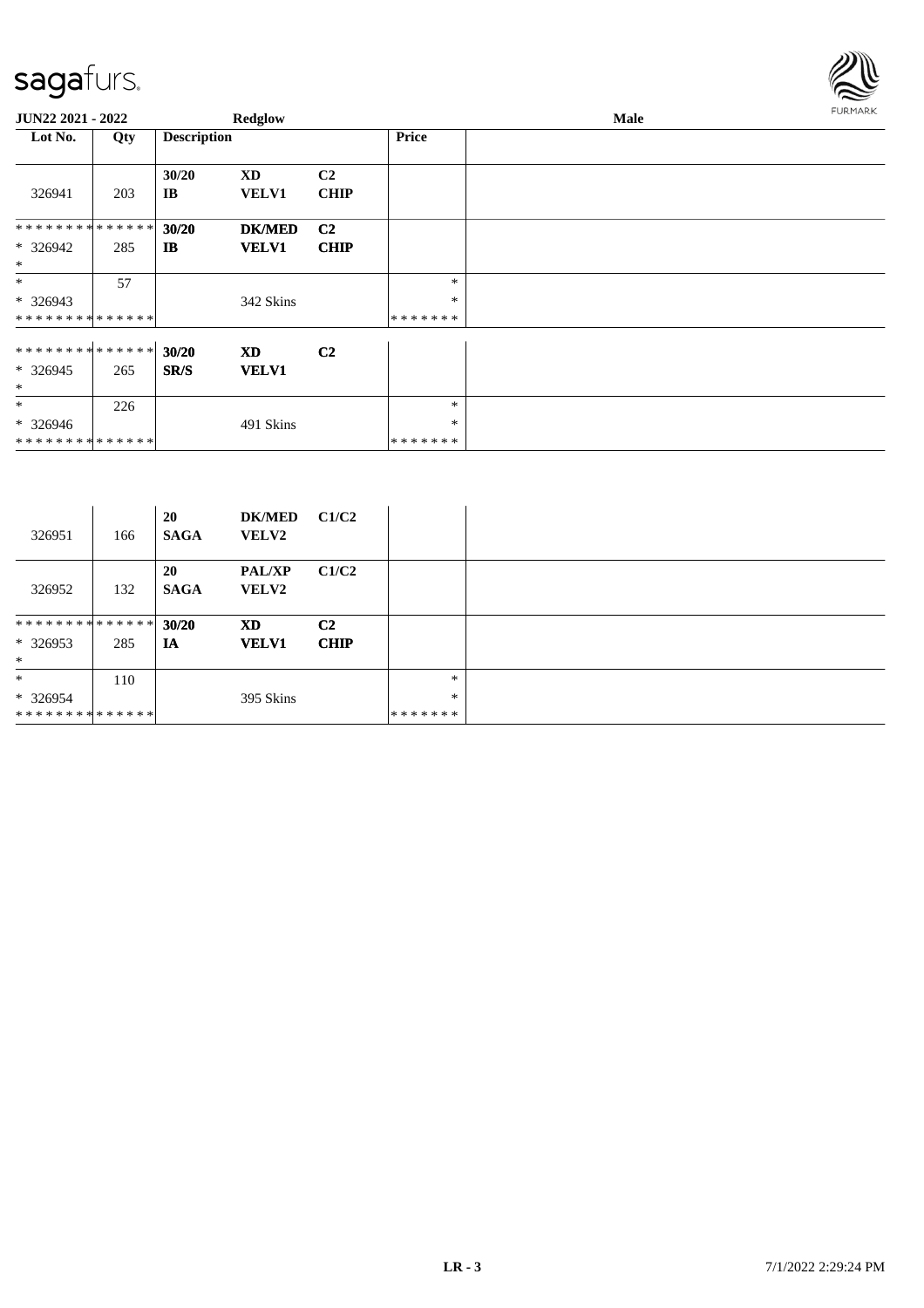

| <b>JUN22 2021 - 2022</b> |     |                             | Redglow                       |                |       | FURMARK |  |  |
|--------------------------|-----|-----------------------------|-------------------------------|----------------|-------|---------|--|--|
| Lot No.                  | Qty | <b>Description</b>          |                               |                | Price |         |  |  |
| 326963                   | 219 | 20/0<br><b>SI</b>           | MED/PAL C2/C3<br><b>VELV1</b> |                |       |         |  |  |
| 326965                   | 177 | $\mathbf{0}$<br><b>SAGA</b> | XD<br><b>VELV1</b>            | C <sub>2</sub> |       |         |  |  |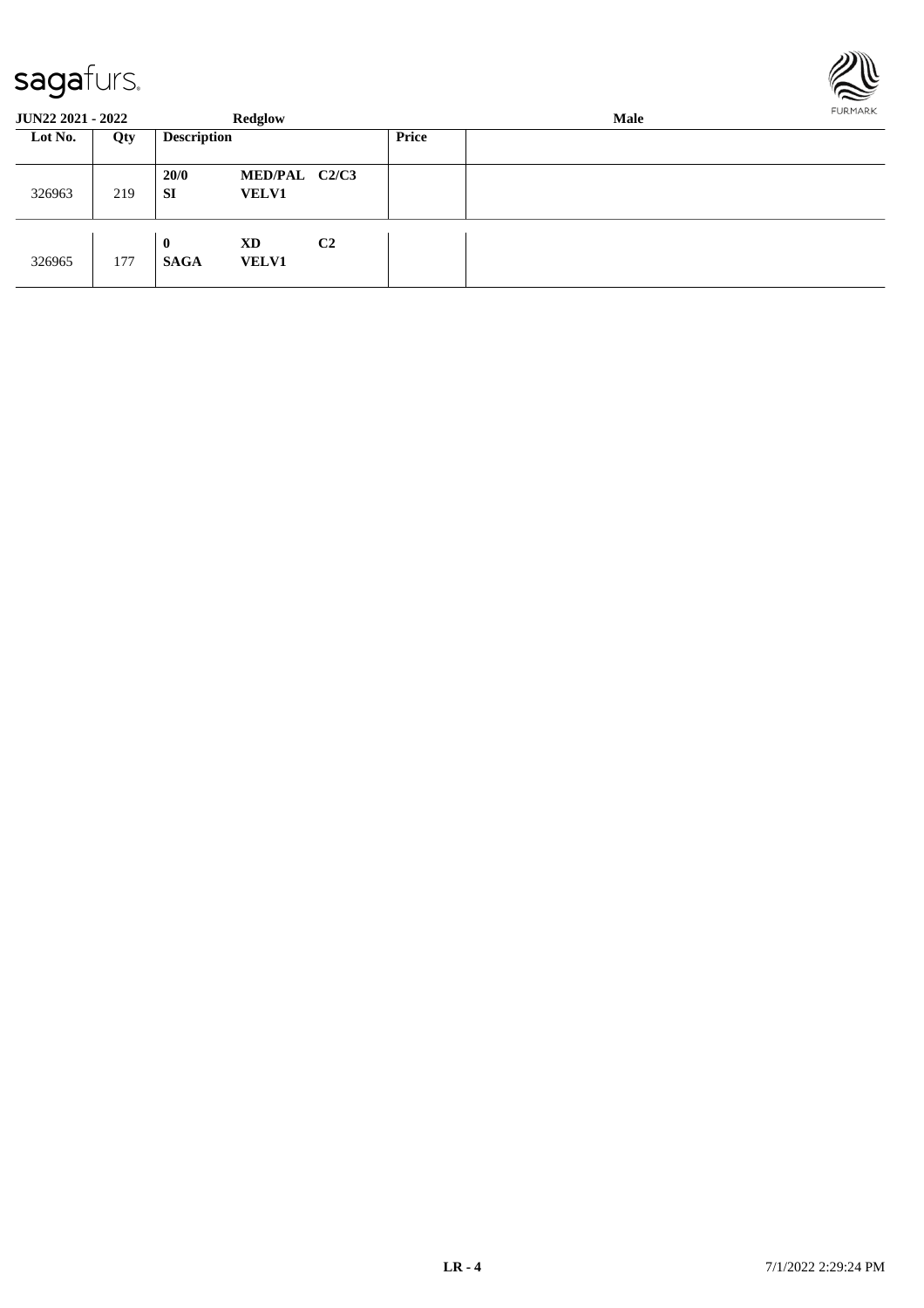

| JUN22 2021 - 2022                                                |     |                                                                                                            | <b>Redglow</b>                      |                |                                   | Female | FURMARK |
|------------------------------------------------------------------|-----|------------------------------------------------------------------------------------------------------------|-------------------------------------|----------------|-----------------------------------|--------|---------|
| Lot No.                                                          | Qty | <b>Description</b>                                                                                         |                                     |                | Price                             |        |         |
| 426901                                                           | 60  | 0/1<br>$\ensuremath{\mathrm{S}}\xspace/\ensuremath{\mathrm{S}}\xspace\ensuremath{\mathrm{I}}$              | $\mathbf{X}\mathbf{D}$              | C <sub>2</sub> |                                   |        |         |
| * * * * * * * * <mark>* * * * * * *</mark><br>* 426902<br>$\ast$ | 505 | 0/1<br>S/SI                                                                                                | <b>DK/MED</b>                       | C1/C2          |                                   |        |         |
| $_{*}$<br>* 426903<br>* * * * * * * * * * * * * *                | 122 |                                                                                                            | 627 Skins                           |                | $\ast$<br>$\ast$<br>* * * * * * * |        |         |
| 426904                                                           | 419 | 0/1<br>$\ensuremath{\mathrm{S}}\xspace/\ensuremath{\mathrm{S}}\xspace\ensuremath{\mathrm{I}}$              | PAL/XP                              | C1/C2          |                                   |        |         |
| 426905                                                           | 344 | $\boldsymbol{2}$<br>$\ensuremath{\mathrm{S}}\xspace/\ensuremath{\mathrm{S}}\xspace\ensuremath{\mathrm{I}}$ | $DK/MED$                            | C1/C2          |                                   |        |         |
| 426906                                                           | 195 | $\mathbf{2}$<br>$\ensuremath{\mathrm{S}}\xspace/\ensuremath{\mathrm{S}}\xspace\ensuremath{\mathrm{I}}$     | PAL/XP                              | C1/C2          |                                   |        |         |
| 426907                                                           | 349 | 1/2<br>IA                                                                                                  | $\mathbf{ALL}$<br><b>CHIP</b>       | C2             |                                   |        |         |
| 426909                                                           | 169 | $\bf{0}$<br>${\bf SI}$                                                                                     | $\mathbf{X}\mathbf{D}$<br>VELV1     | C2             |                                   |        |         |
| 426910                                                           | 414 | $\bf{0}$<br>SI                                                                                             | <b>DK/MED</b><br>VELV1              | C1/C2          |                                   |        |         |
| 426911                                                           | 420 | $\mathbf{0}$<br>${\bf SI}$                                                                                 | PAL/XP<br>VELV1                     | C1/C2          |                                   |        |         |
| 426912                                                           | 248 | $\mathbf{0}$<br>${\bf SI}$                                                                                 | $\mathbf{DK}/\mathbf{MED}$<br>VELV2 | C1/C2          |                                   |        |         |
| 426913                                                           | 209 | $\bf{0}$<br>SI                                                                                             | PAL/XP<br>VELV2                     | C1/C2          |                                   |        |         |

| 426918 | 215 | $\bf{0}$<br>SR/S        | XD<br><b>VELV2</b>            | C <sub>2</sub> |  |
|--------|-----|-------------------------|-------------------------------|----------------|--|
| 426919 | 480 | 0<br><b>SAGA</b>        | DK/MED C1/C2<br><b>VELV2</b>  |                |  |
| 426920 | 283 | $\bf{0}$<br><b>SAGA</b> | <b>PAL/XP</b><br><b>VELV2</b> | C1/C2          |  |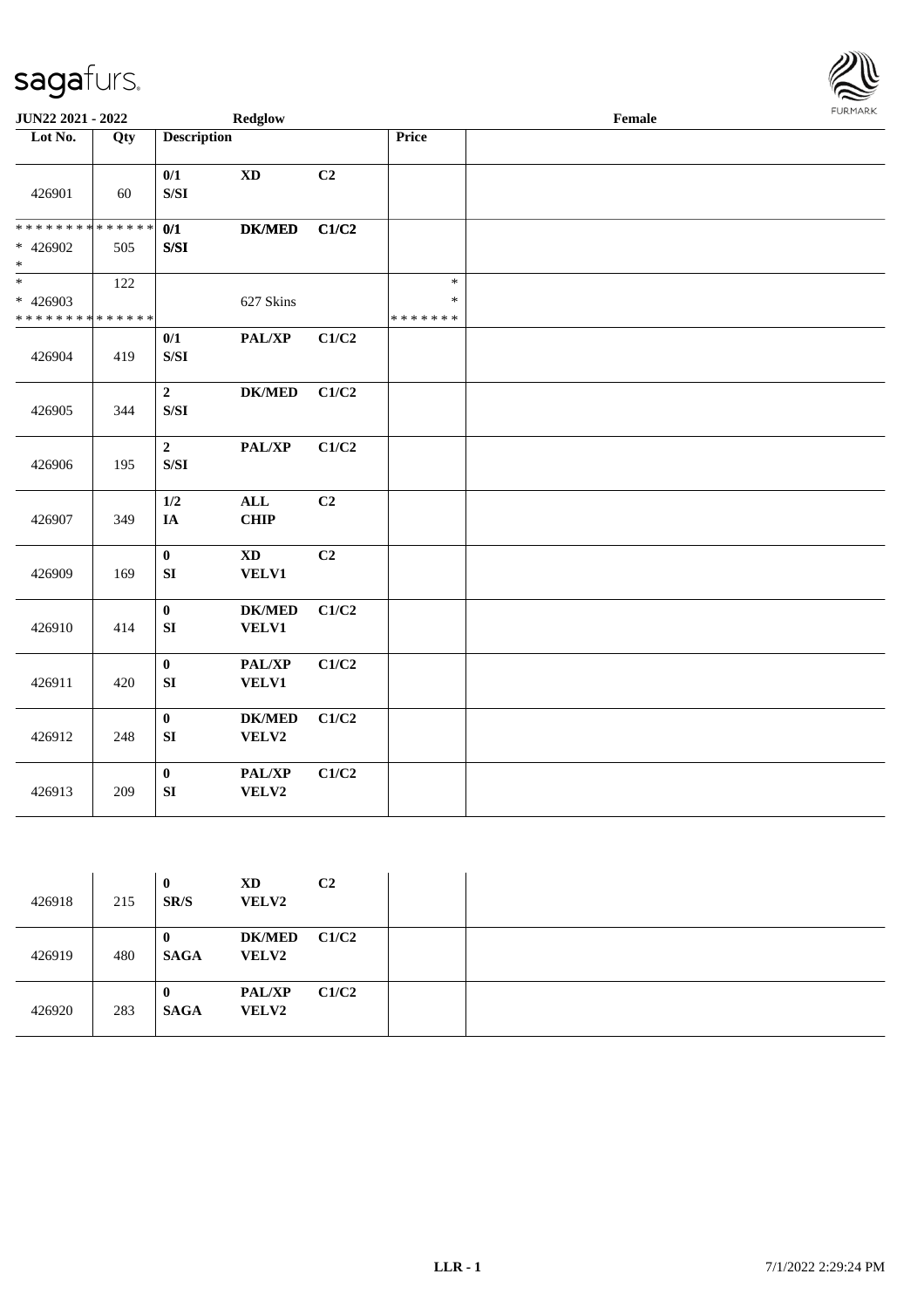

| JUN22 2021 - 2022                       |     |                         | Redglow                |             |                         | Female | FURMARK |
|-----------------------------------------|-----|-------------------------|------------------------|-------------|-------------------------|--------|---------|
| Lot No.                                 | Qty | <b>Description</b>      |                        |             | Price                   |        |         |
| * * * * * * * * * * * * * *             |     | $\mathbf{0}$            | <b>DK/MED</b>          | C2          |                         |        |         |
| * 426921<br>$\ast$                      | 425 | IA                      | <b>VELV1</b>           | <b>CHIP</b> |                         |        |         |
| $\ast$                                  | 91  |                         |                        |             | $\ast$                  |        |         |
| * 426922<br>* * * * * * * * * * * * * * |     |                         | 516 Skins              |             | $\ast$<br>* * * * * * * |        |         |
|                                         |     |                         |                        |             |                         |        |         |
| 426924                                  | 191 | $\bf{0}$<br><b>SROY</b> | <b>DK/MED</b><br>VELV1 | C1/C2       |                         |        |         |
| 426925                                  | 219 | $\bf{0}$<br><b>SROY</b> | PAL/XP<br>VELV1        | C1/C2       |                         |        |         |
|                                         |     |                         |                        |             |                         |        |         |
|                                         |     | $\bf{0}$                | <b>DK/MED</b>          | C1/C2       |                         |        |         |
| 426926                                  | 215 | <b>SROY</b>             | VELV2                  |             |                         |        |         |
|                                         |     | $\bf{0}$                | PAL/XP                 | C1/C2       |                         |        |         |
| 426927                                  | 163 | <b>SROY</b>             | VELV2                  |             |                         |        |         |
|                                         |     |                         |                        |             |                         |        |         |
| ************03** 1                      |     |                         | <b>DK/MED</b>          | C1/C2       | $\ast$                  |        |         |
| $* 426930$                              |     | <b>SI</b>               | VELV1                  |             | $\ast$                  |        |         |
| * * * * * * * * * * * * * *             |     |                         |                        |             | * * * * * * *           |        |         |
|                                         |     | $\mathbf{1}$            | PAL/XP                 | C1/C2       |                         |        |         |
| 426931                                  | 454 | <b>SI</b>               | VELV1                  |             |                         |        |         |
|                                         |     | $\mathbf{1}$            | <b>DK/MED</b>          | C1/C2       |                         |        |         |
| 426932                                  | 292 | SI                      | VELV2                  |             |                         |        |         |
|                                         |     | $\mathbf{1}$            | PAL/XP                 | C1/C2       |                         |        |         |
| 426933                                  | 148 | SI                      | VELV2                  |             |                         |        |         |